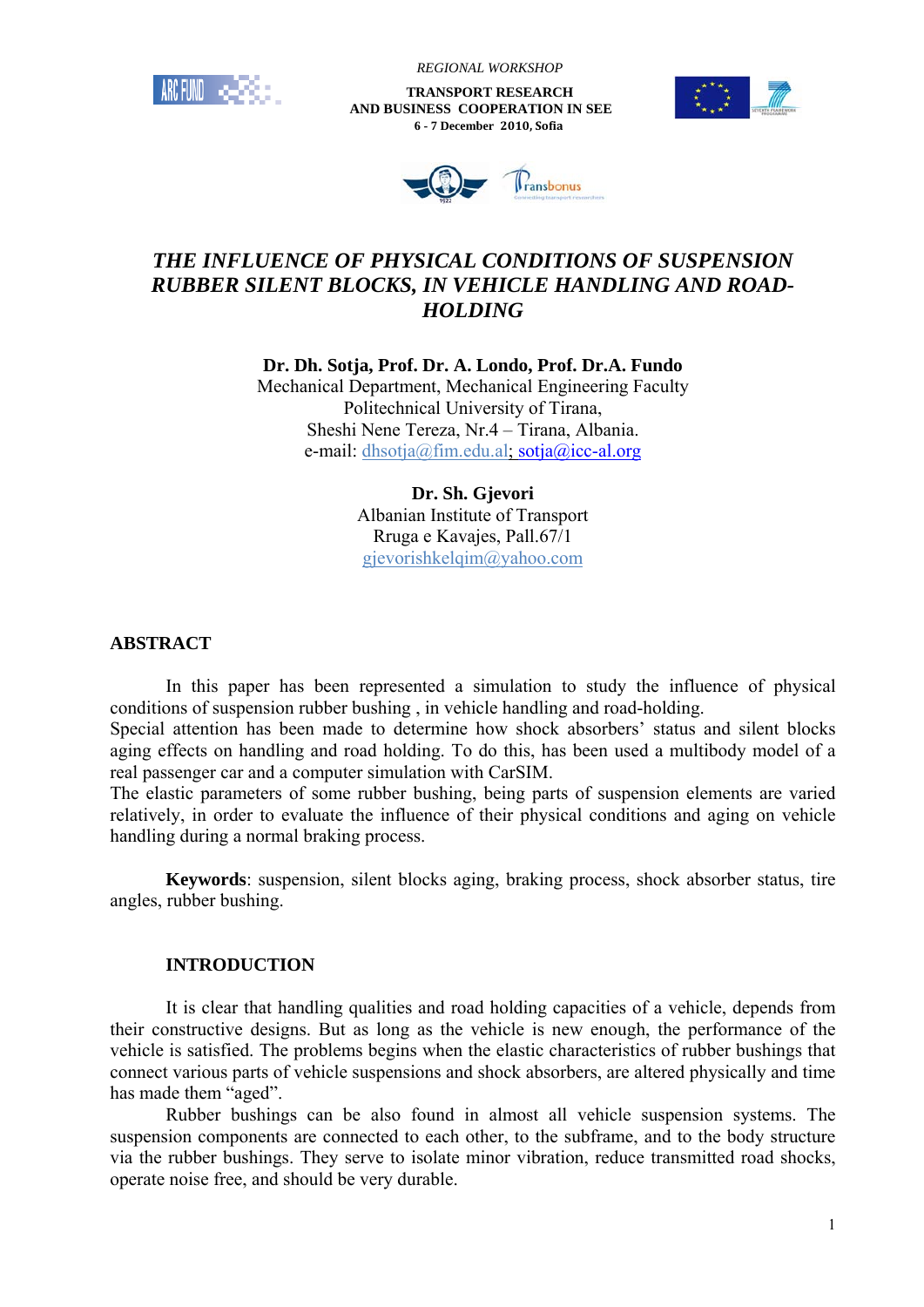The shock absorbers also, are together with the springs the main force components in the suspension system. The shocks absorbers are designed to slow down the suspension movement and have usually nonlinear characteristics. The physical conditions of the shock absorbers and rubber silent blocks in a suspension, does affect the vehicle handling and driving safety significantly. Since the damping characteristics of the shocks deteriorate gradually over time, the decline in ride control may even pass unnoticed. Furthermore the clearance in the whole suspension is increased due to the worn damper bushings as well as all bushings in vehicle suspension

 The modern vehicles also are equipped with some electronic systems and devices permitting the drivers to handle properly, various situations. The interventions of these equipments and systems is not guaranteed if all rubber bushings are not in good conditions.

 The famous German company TÜV Rheinland Group in 2002, has made a study in which has estimated that one of every eight personal vehicles in Germany has defective shock absorbers. Their experiments has indicated that usurated shock absorbers can compromise the proper handling of the vehicle and an increase of the braking distance beginning from the speed 80 km/h, by two to three meters.

 In Albania we do not have such a data, but if we are considering the albanian road quality and average age of our vehicle fleet, the situation is not expected to be better, but worst.

 There are many studies in literature pointing in the influence of active suspensions in decreasing braking or stopping distance. In the actual study attention has been shown in the influence of aging of suspension rubber bushings in braking performance of the vehicle. For this, a vehicle has been modeled and simulated with the aid of a computer program.

### **VEHICLE MODEL**

 The study is based on a vehicle model presented in the work of Valasek (2004), which describes a lower middle-class passenger car. The vehicle is designed with front McPherson strut and torsion beam suspension in the rear. In order to simulate an emergency braking manoeuvre, the brake substructure is included in the model as indicated in Figure 1.



*Fig. 1. Graphic representation of a multibody model of a middle-class vehicle.*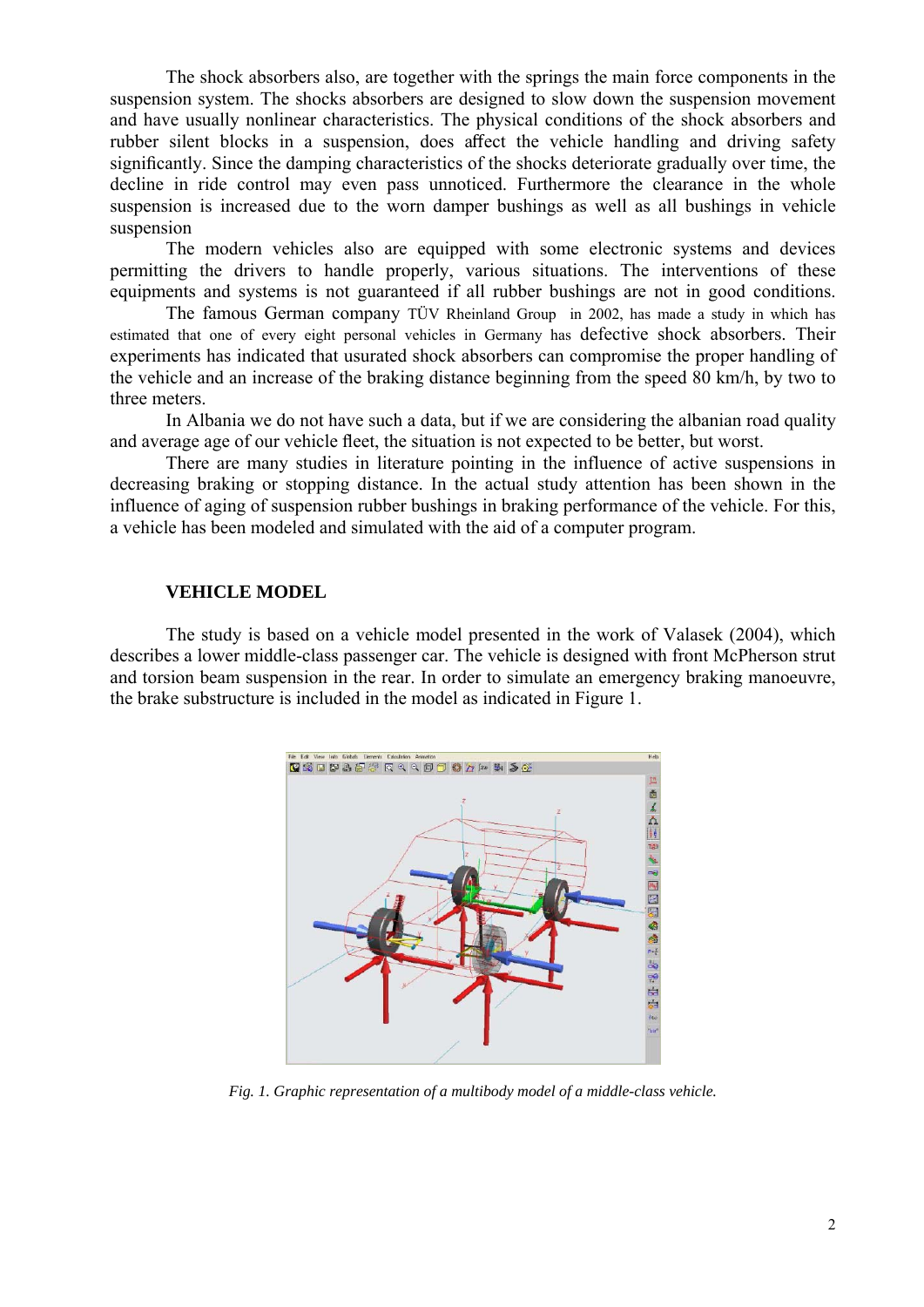The contact between the vehicle and the road is modelled with the tyre substructure consisting of four Pacejka similarity tyres. The default data set from the CarSIM database is applied. The front suspension system has been significantly modified, in order to include the elastokinematics, i.e. the rubber bushings in the suspension system. In each of both McPherson suspensions three bushings are added. Two bushings are located on the connection point of the arm to the carbody. The third bushing is modelled between the upper part of the shock absorber and the carbody. The bushings are modelled as component force elements with stiffness in x, y and z direction (so-called KelvinVoigt element). The kinematic chart of the McPherson front wheel suspension with elastokinematics is presented in Fig. 2.



*Fig.2. Algorithm of the McPherson front wheel suspension with elastokinematics.* 

 The chart describes the substructure, which is then connected to the vehicle on the left and right hand side. The body dummy is to be connected with zero degrees of freedom to the carbody and the body rackdummy to the steering substructure. However, the steering substructure is not implemented in this model, thus this body is also connected with zero degrees of freedom to the carbody as well. A graphic representation of the McPherson substructure with bushings is presented in Figure 3. The elastic bushings are marked with arrows.



*Fig.3. Graphic representation of the mutibody model of the McPherson strut*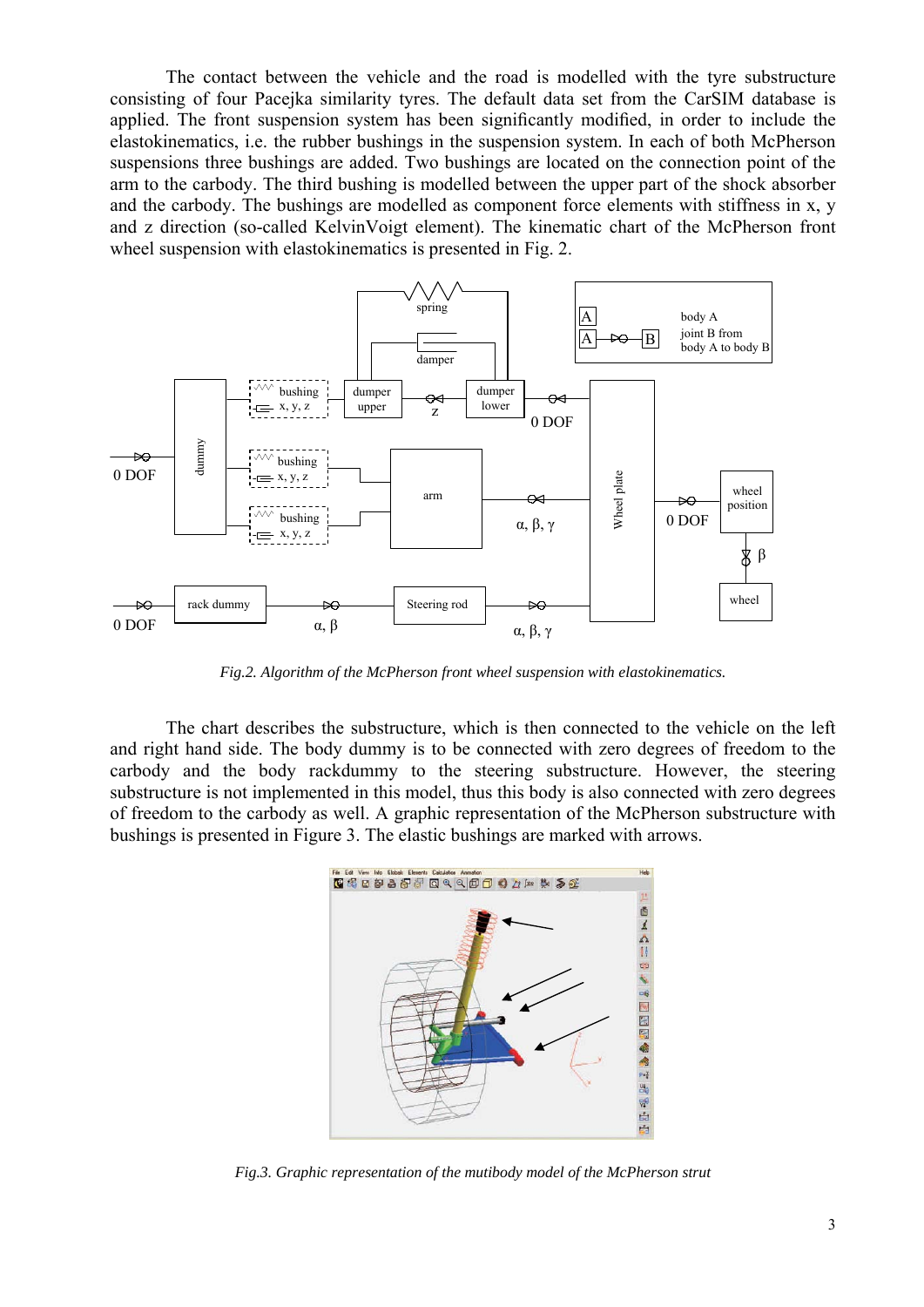As a result of this modification the model has no kinematic loops in the McPherson suspension, i.e. the advantage is that the model can be easily described with ordinary differential equation. On the other hand the bushings with a relatively high stiffness and low mass suspension arms introduce high eigenfrequencies up to about 500 Hz.

 The parameters of the rubber bushings have been selected according to the literature, particularly Blundell (1998), Roscher et al. (2002) and Tobol´aˇr (2005). Finally the rubber bushings characteristics are estimated as linear static characteristics with relatively low constant damping in parallel. The component stiffness is set to 2.9  $10^7$  N/m with the exception of vertical stiffness of the shock absorber bushing, which is chosen  $1.0 \cdot 10^8$ N/m. The component damping ratio is selected to 1.0  $10^3$  Ns/m. The marginal shocks have less than 50 percent damping ability than new shocks. In order to see the trends the characteristics of the shocks are reduced to 50, 30 for the worn shocks and even shocks without any functionality are simulated. They represent the worst case – the defective shocks.

 The worn rubber bushings are represented with a stiffness reduced to about one third of the new and a clearance of 2 millimetres is added.

In order to simulate the stopping distance at the emergency braking the vehicle brakes must be equipped with the anti-locking system. The structure of the model of the antilocking system has four wheel sensors and four modulators (4S4M). Since the first simulation experiments should indicate the trends, the detailed modelling of the anti-lock brakes is not necessary. Thus a simplified generic model can be used, which takes the information on wheel slip directly from the tyre model.

 The vehicle is modelled as a multibody system including the anti-lock brakes in the CarSIM simulation package. The model has thirty degrees of freedom. Since the anti-lock brakes are also described as a dynamic system, the model is of order 64.

# **SIMULATION SCENARIO**

 In order to study the influence of the deterioration of vehicle components on the vehicle active safety the emergency braking manoeuvre is chosen. The vehicle should stop from the initial velocity 100 km/h and the stopping distance is compared. The vehicle model runs on a straight road the CarSIM database (Fig. 4, Fig. 5, Fig. 6).



*Fig. 4. Modelling ofstraight road with the CarSIM database.*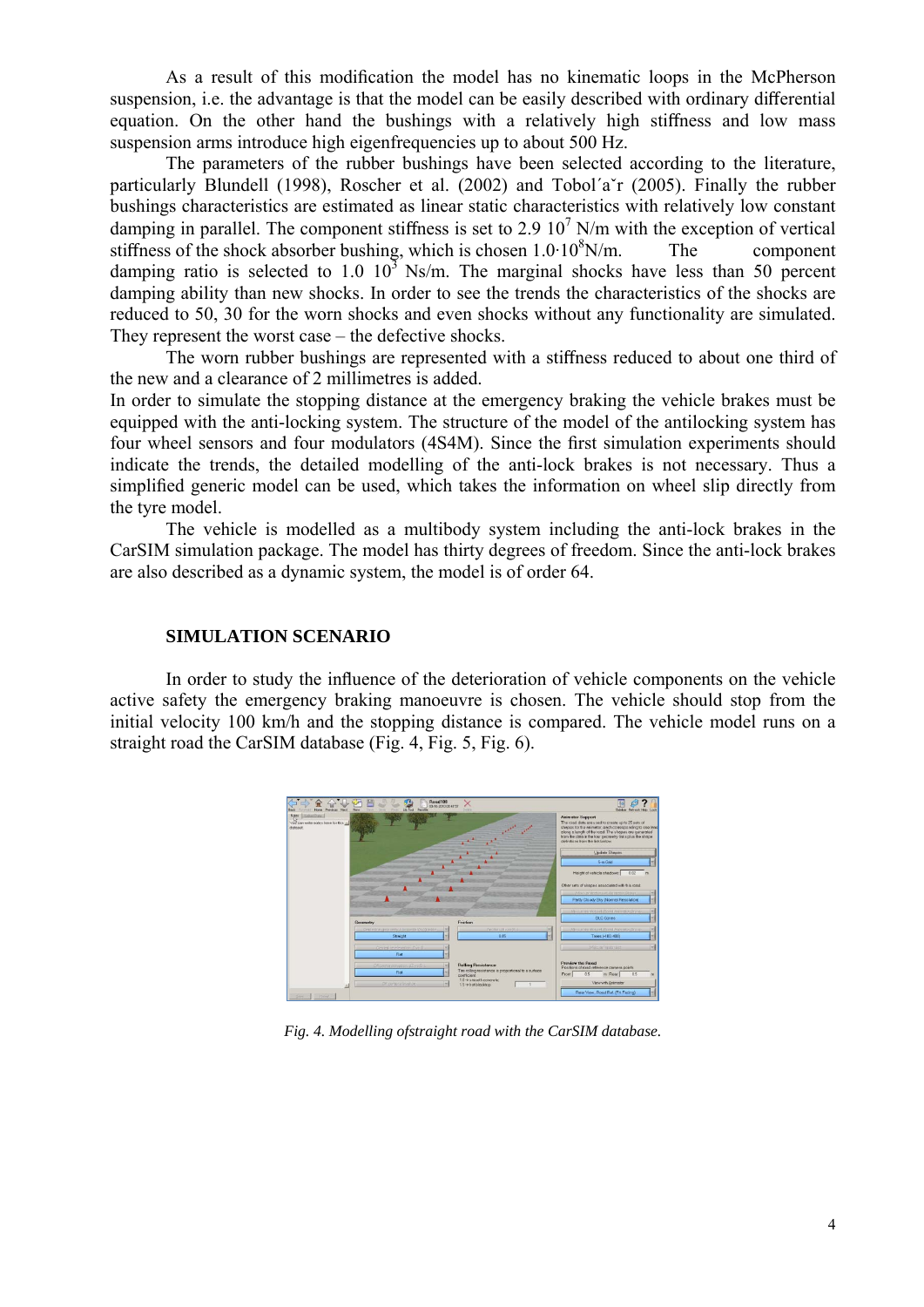

*Fig. 5. Tire angles of the vehicle.* 



*Fig. 6. Geometrical parametres of the vehicle.* 

 The braking manoeuvre begins at the time 1 s with the full braking. The total simulation time is 5 s, however the vehicle stops usually earlier. After stopping of the vehicle the simulation is aborted (Fig. 7).



*Fig. 7. Lateral offset from design path.* 

 The absolute stopping distance depends on many factors and vehicle parameters, particularly on the friction between the road and the tyre. The friction depends not only on the material and conditions of the road surface, but also on the tyre properties and their conditions. Because of that the simulation results are considered to be relative and should serve to compare the trends and cannot be compared to the other results measuring the stopping distance.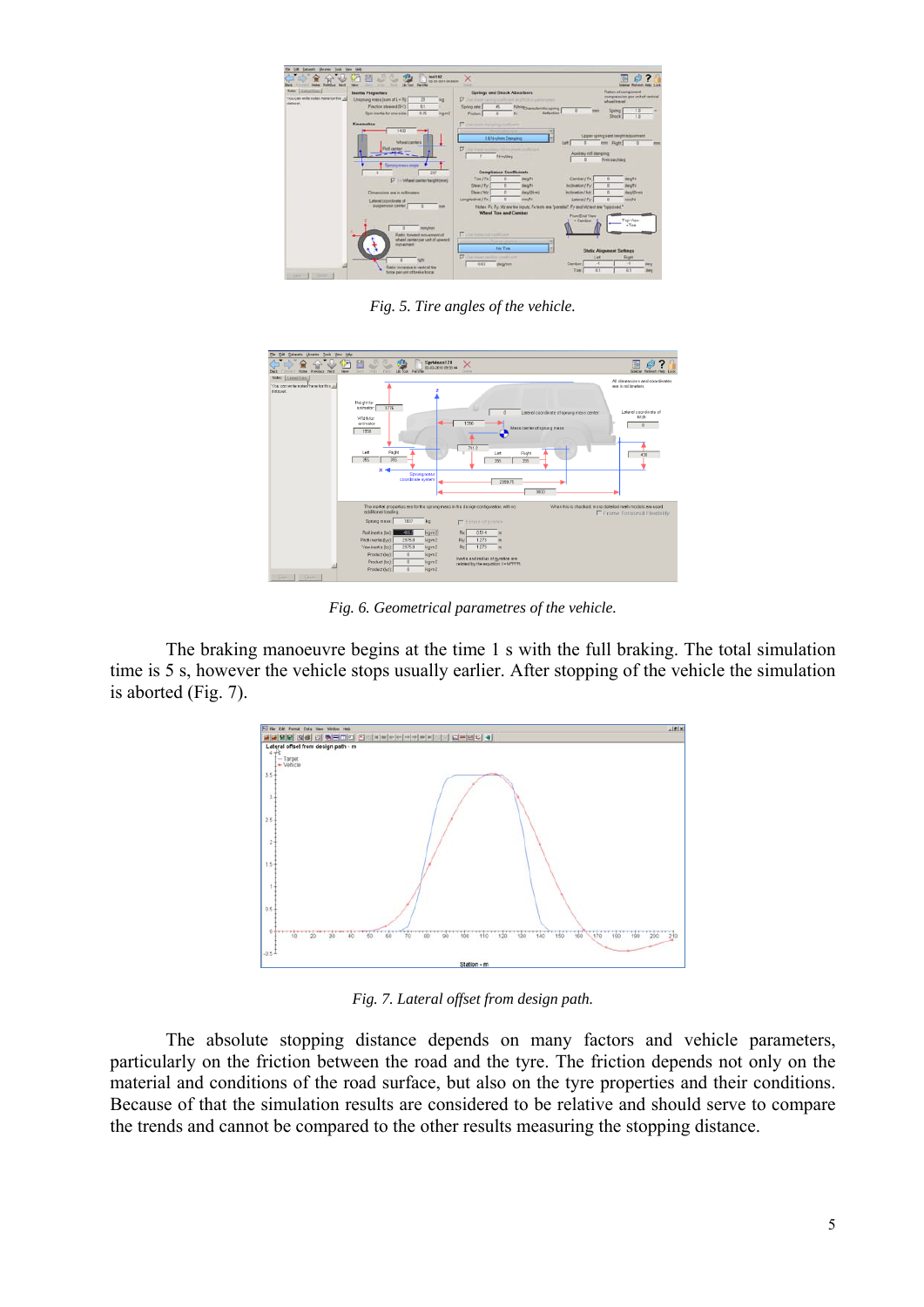### **SIMULATON RESULTS**

 Several simulation experiments have been performed in order to study the influence of the worn or defective shocks. The first series is focused on the conditions of the front axle; the rear axle has the original characteristics. The simulation results are presented in Table 1.

It could be considered as surprising that the worn bushings have no influence on the stopping distance for new or worn shocks. For the defective shocks the stopping distance is even shorter for the worn bushings with the clearance. It happes due to the wheel toe angle.

 The worn bushings results in wrong directional stability of the vehicle, the toe angle of each front wheel is negative. As a result of increased toe angle the tyre force has also an lateral force component. The situation is documented in Fig.8.



*Fig. 8. Slipping angle of the tires.* 

In order to study the influence of the bushings to the wheel guidance, the lateral position of the vehicle after stopping is evaluated. The vehicle with new dampers and bushings is compared with the vehicle with new dampers and worn bushings.



*Fig. 9. Braking time beginning from the speed 100 km/h.* 

 Furthermore a vehicle with worn bushings just on the left side is added to the comparison. The results are presented in Tab.2. As expected, the directional stability of the vehicle is significantly influenced by the worn bushings.

 Particularly the situation, in which the vehicle has worn bushings just on one side (e.g. after some reparation) is very dangerous, since the driver has to compensate the lateral motion with the steering.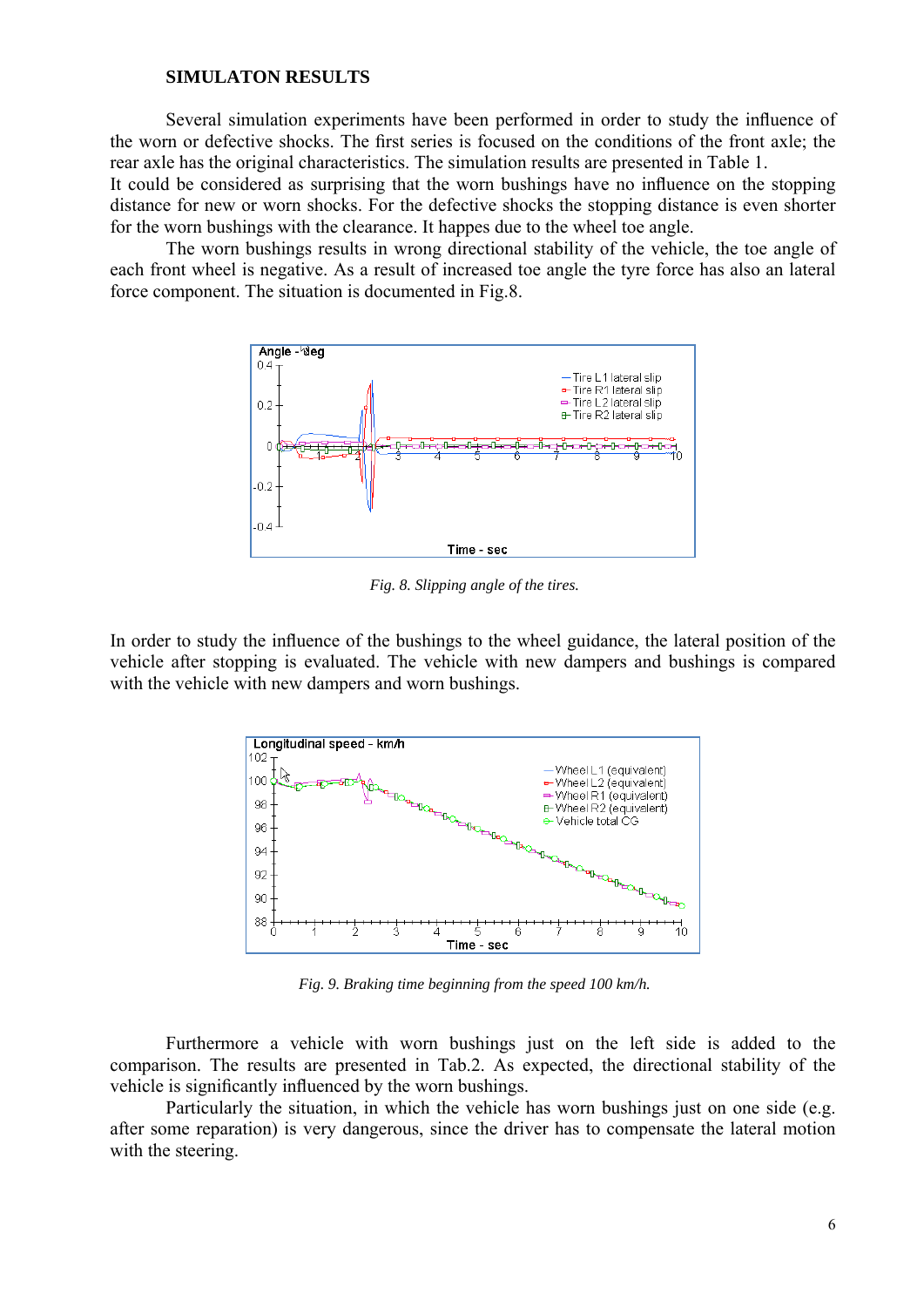| New rubber bushings              | 0.009 |
|----------------------------------|-------|
| Defective rubber bushings        | 0.27  |
| Defective rubber bushings (left) | 2.72  |

*Tab.2. Lateral position in meters of the vehicle after stopping from 100 km/h for di*ff*erent bushing conditions on the front axle and new dampers.* 

 The second series of simulation experiments deals with the condition of both axles. The worn or defective dampers are installed on both axles. The simulation results are summarised in Table 3.

| Physical conditions of dampers | $100\%$ | 50%  | 30% | $0\%$ |
|--------------------------------|---------|------|-----|-------|
| New rubber bushings            | 46.6    | 469  | 478 | 55.5  |
| Defective rubber bushings      | 46.6    | 46 9 | 478 | 58.8  |

*Tab. 3. Stopping distance in meters from 100 km/h for di*ff*erent shock absorber and bushing conditions on both axles.* 

 Similarly to the previous results the state bushings have the influence just for the defective dampers. The increase of the stopping distance is about 20 percent, what is also the value often mentioned in the literature. Figure 5 presents the longitudinal tyre forces and Figure 6 the vertical tyre forces on all four tyres during the stopping manoeuvre. It is evident that the wheels often loose contact with the road surface (zero vertical force) during the manoeuvre.

## **CONCLUSIONS**

 This paper presents a model of a lower middle class passenger vehicle with elastokinematics on the front axle. The simplified models of rubber bushings were used. In order to study the influence of the worn or even defective shock absorbers and bushings the new parameter sets have been defined. This effort results in a set of models with the same structure and with different parameters.

 The simulation experiments indicate that the worn bushings have a significant influence on the results with defective shocks. However, the vehicle lateral stability is influenced by worn bushings even for new dampers. It should be also noted that the vehicle without anti-lock brakes stops in 47.4 m from 100 km/h in perfect conditions and in 48.5 m with the defective dampers and worn bushings. It indicates that the influence of the worn components on the performance of the vehicle with anti-lock brakes is more significant than without anti-lock brakes.

 The parameter sets origin from the literature; however the current work is focused on the preparation of the experiments on a test-rig, which should deliver more precise model and parameters of the rubber bushings.

 Further evolution of the model structure is expected in adding the steering substructure. It allows to perform experiments connected with the lateral dynamics, such as braking during cornering.